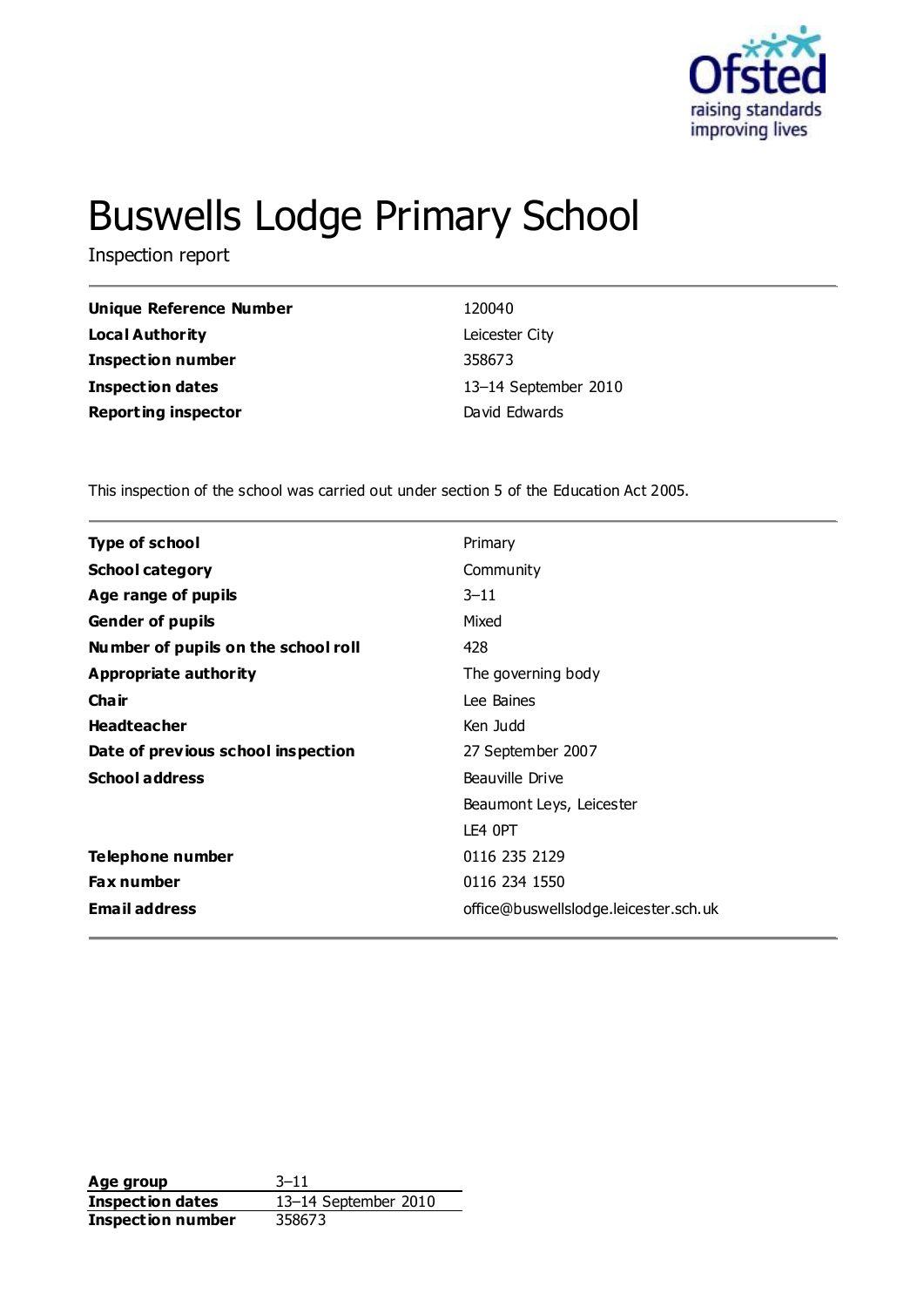The Office for Standards in Education, Children's Services and Skills (Ofsted) regulates and inspects to achieve excellence in the care of children and young people, and in education and skills for learners of all ages. It regulates and inspects childcare and children's social care, and inspects the Children and Family Court Advisory Support Service (Cafcass), schools, colleges, initial teacher training, work-based learning and skills training, adult and community learning, and education and training in prisons and other secure establishments. It assesses council children's services, and inspects services for looked after children, safeguarding and child protection.

Further copies of this report are obtainable from the school. Under the Education Act 2005, the school must provide a copy of this report free of charge to certain categories of people. A charge not exceeding the full cost of reproduction may be made for any other copies supplied.

If you would like a copy of this document in a different format, such as large print or Braille, please telephone 0300 1234 234, or email **[enquiries@ofsted.gov.uk](mailto:enquiries@ofsted.gov.uk)**.

You may copy all or parts of this document for non-commercial educational purposes, as long as you give details of the source and date of publication and do not alter the documentation in any way.

To receive regular email alerts about new publications, including survey reports and school inspection reports, please visit our website and go to 'Subscribe'.

Royal Exchange Buildings St Ann's Square Manchester M2 7LA T: 0300 1234 234 Textphone: 0161 618 8524 E: **[enquiries@ofsted.gov.uk](mailto:enquiries@ofsted.gov.uk)**

W: **[www.ofsted.gov.uk](http://www.ofsted.gov.uk/)**

© Crown copyright 2010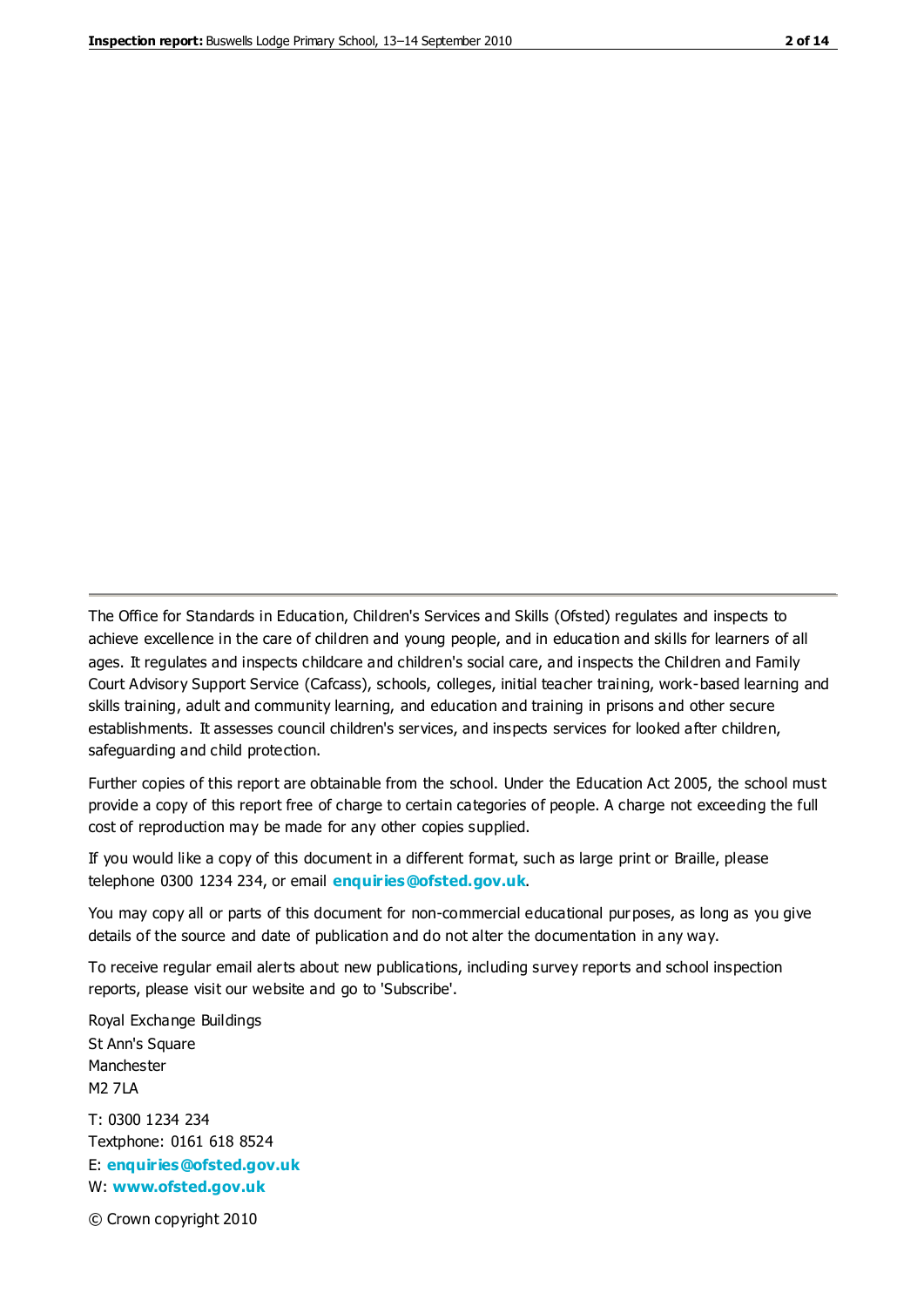# **Introduction**

This inspection was carried out by four additional inspectors. Seventeen lessons and 14 teachers were observed. Inspectors scrutinised policies, analysed pupils' work, checked numerical information on their progress and talked to them about it. The team also analysed school improvement plans, minutes of governing body meetings, and met parents, carers and governors. Questionnaire returns were received from 43 parents and carers and these were considered. Pupil and staff questionnaires were also taken into consideration.

The inspection team reviewed many aspects of the school's work. It looked in detail at the following:

- $\blacksquare$  the quality of teaching and learning and the progress made by different groups of learners in key subjects
- how effectively the curriculum is adapted to meet the needs of different groups of pupils, taking into account their starting points, with particular emphasis on special educational needs pupils, girls and higher attaining pupils
- how effectively community cohesion planning and action is meeting statutory requirements and the needs of all pupils.

# **Information about the school**

Buswells Lodge is a large primary school. The proportion of pupils from minority ethnic backgrounds is higher than seen nationally as are the numbers of pupils for whom English is an additional language. The percentage of pupils eligible to take free school meals is significantly higher than expected. The numbers of pupils with a statement of special educational needs is lower than the national figure, but the proportion of pupils overall with special educational needs and/or disabilities is higher than most schools. A high number of pupils leave or join the school at times other than the start or end of year. There is part-time Nursery provision. A pre-school on the school site is managed by a voluntary committee and is inspected and reported upon separately. The school has received the following national awards; Healthy School Award, the Princess Diana Anti-Bullying Award and the Environmental Management Service Award.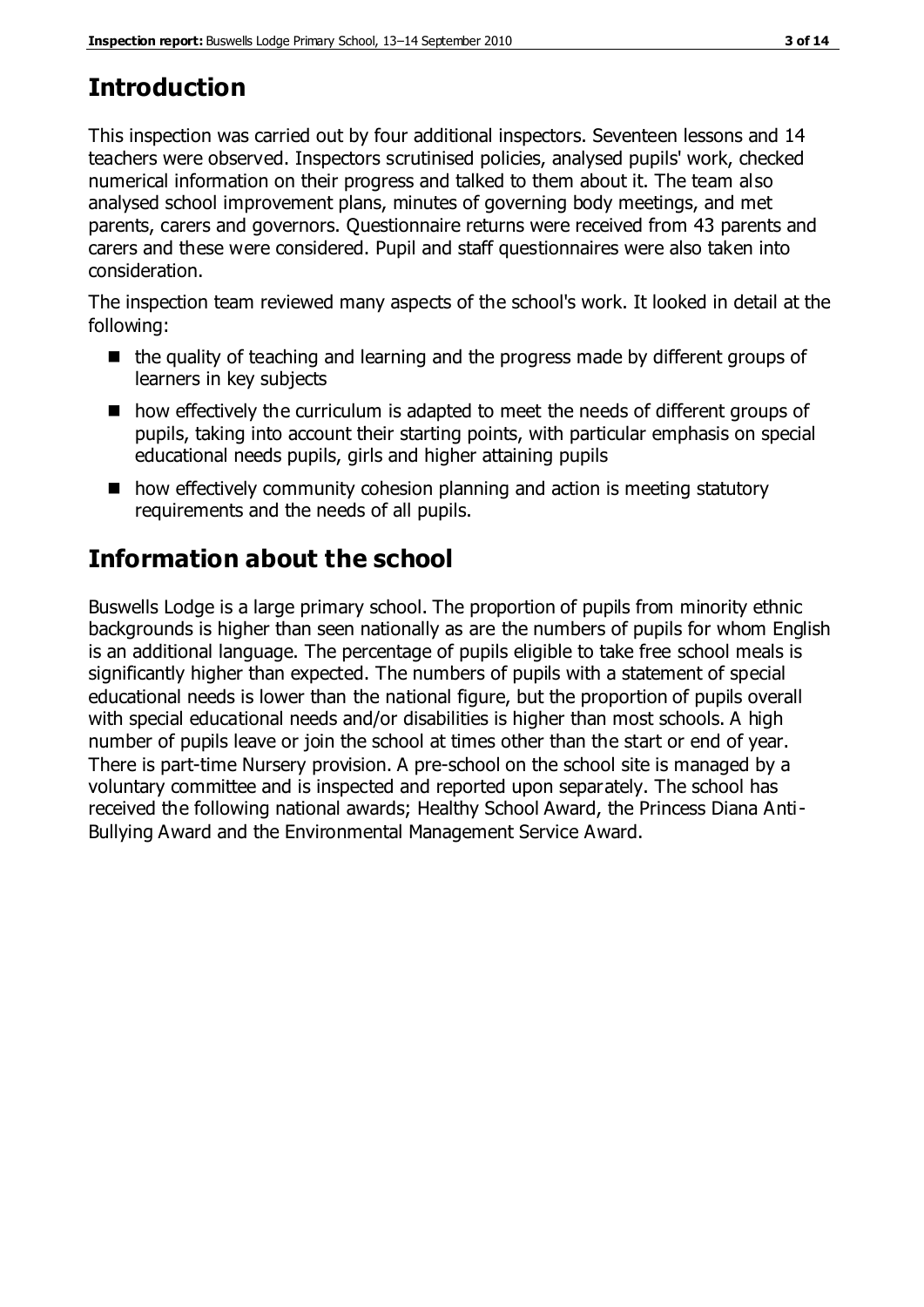# **Inspection judgements**

# **Overall effectiveness: how good is the school? 3**

## **The school's capacity for sustained improvement 3**

## **Main findings**

This is a satisfactory but improving school. The school has been through some turbulent times in recent years. The significant numbers of pupils joining or leaving the school partway during the year have had a considerable impact on the drive to raise standards. However, the ambitious leadership, under the direction of the headteacher, has risen to the challenge and is committed to raising attainment. Academic standards are now rising rapidly across the school and particularly in Year 2 and Year 6 because of effective actions to improve provision. Attainment overall is still below national expectations, but results in Year 2 and unvalidated Year 6 results for 2010 demonstrate that the school is edging much closer to national expectations. The role played by subject leaders is much more effective than at the last inspection. Behaviour and attendance have improved and a clear focus on language and literacy in the Early Years Foundation Stage is beginning to make an impact on children's progress in gaining key skills from an early age. Children in the Early Years Foundation Stage receive an effective start to their education, including those for whom English is an additional language. They make good progress from a low starting point and reach attainment which is broadly in line with national expectations at the end of the Reception year. The school is therefore demonstrating a satisfactory capacity to continue improving in the future.

Achievement and pupil progress overall are satisfactory, though pupils with special educational needs and/or disabilities make good progress because of well targeted intervention and support they receive from teachers and very effective teaching assistants. Teaching is now sound overall but good teaching, already evident in lessons for the older Key Stage 2 pupils and those in Year 2 is leading the way forward in overcoming the legacy of low attainment. In one effective example the Year 2 teacher provoked pupils' imagination in a writing lesson and provided good opportunities for discussion to extend their language development. The pace of the lesson and the strategies used ensured that all pupils were sufficiently challenged throughout the lesson. In contrast, pupils' progress slows together with the pace of lessons when teachers do not use assessment information and effective questioning well enough to ensure that activities are well matched to pupils' different abilities. This has led particularly, to insufficient challenge for potentially higher attaining pupils. Teachers are providing oral and written feedback to acknowledge pupils' achievements but do not always provide them with the specific guidance they need to check their work and achieve their learning targets.

Pupils' good behaviour is now a strength of the school and their positive attitudes in lessons, coupled with good social skills and improved attendance are contributing to their improving achievement and progress in lessons. Their personal development is supported by the good care, guidance and support they receive from all staff. These factors along with their improved acquisition of key skills mean they are adequately prepared for their future. Good safeguarding procedures ensure that pupils are safe within school; effective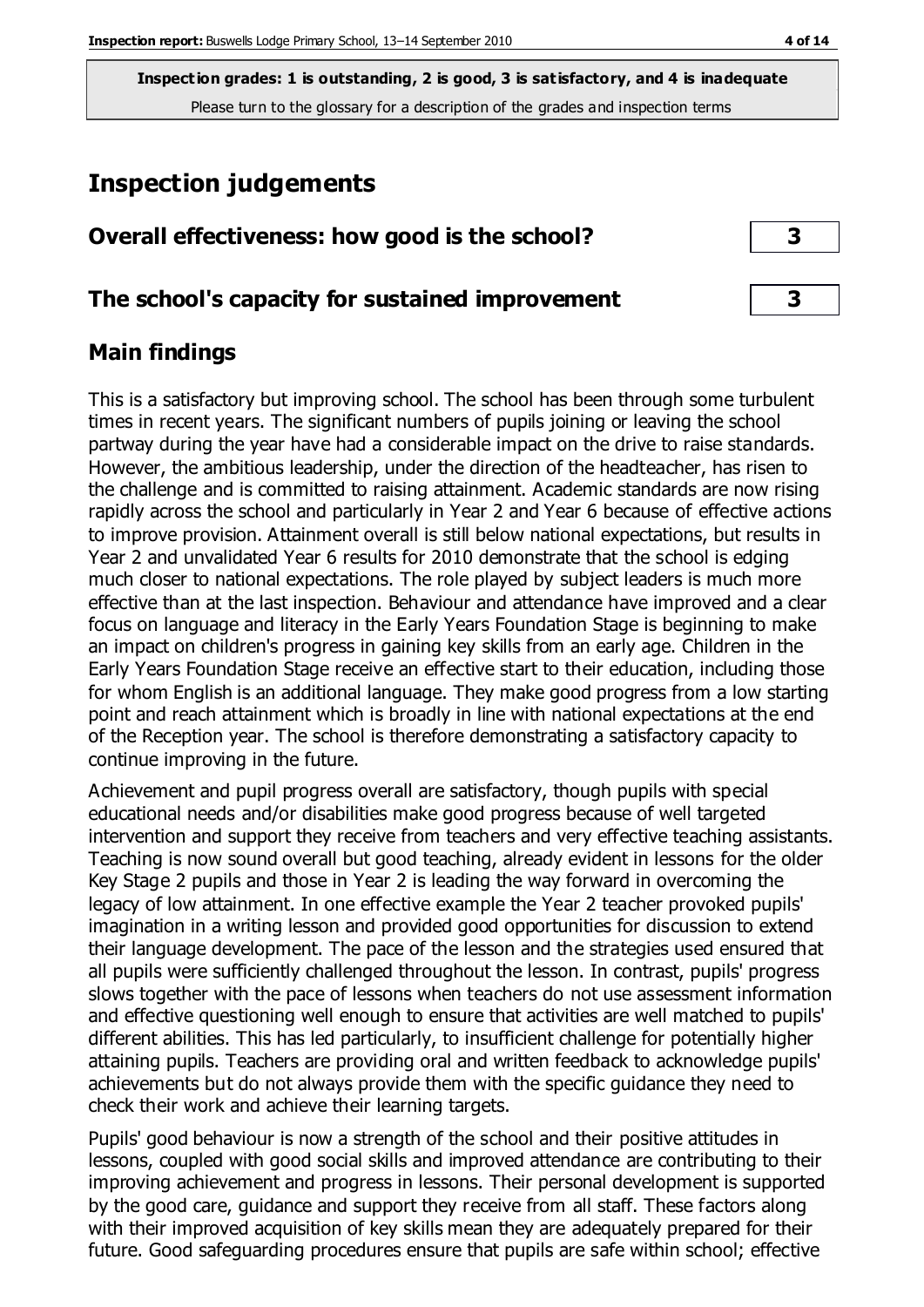partnerships with parents and carers and a range of agencies help to meet the differing needs of all pupils, particularly the most vulnerable.

Knowledgeable and well-informed governors and senior leaders make an effective contribution to the school, but have not sufficiently addressed the global aspect of community cohesion, meaning that children do not have a good understanding of the life and culture of other people around the world.

# **What does the school need to do to improve further?**

- Raise attainment throughout Key Stages 1 and 2 by accelerating pupil progress for all pupils and particularly for higher attainers.
- $\blacksquare$  Ensure that more teaching is good or better by:
	- sharper and more effective use of assessment data when planning lessons
	- $-$  ensuring that the pace of teaching engages all pupils and helps to accelerate their learning and progress
	- $-$  teaching pupils the skills that they need to help them to check the quality of their own work and that of others.
- Improve the way that the school promotes community cohesion by:
	- increasing pupils knowledge of life and culture in parts of the world outside Britain.
	- $-$  establishing links with a school outside Britain so that they can have an exchange of information with its pupils.
- About 40% of school whose overall effectiveness is judged satisfactory may receive a monitoring visit by an Ofsted inspector before their next inspection.

## **Outcomes for individuals and groups of pupils 3**

Attainment in English and mathematics has risen significantly at the end of Key Stage 1 and Key Stage 2 since 2007. The 2010 unvalidated results at Key Stage 2 show that the gap in attainment has narrowed between pupils in this school and the expectations of pupils nationally. Attainment is still below average but Year 6 pupils have made sound progress in English and mathematics since Year 2. The work that inspectors saw in lessons and the school's rigorous and effective pupil assessment and tracking system indicates that more pupils are on track to achieve the challenging targets set for them. There is a similar picture at Key Stage 1, where attainment in reading has reached the national average and writing and mathematics are very close now to national expectations. Writing has improved dramatically in both key stages demonstrating the good impact of intervention strategies across the school and particularly in upper Key Stage 2.

The school ensures that pupils have a good understanding of how to keep themselves safe and healthy. Pupils know how to make healthy choices and there are many opportunities for them to participate in exercise, both in and out of school time. Pupils' spiritual, moral, social and cultural development is good because of the many opportunities planned into lessons to develop this aspect of their learning, though their understanding of the life and culture of people outside Britain is not as well embedded as other aspects. The welldeveloped environmental area is used to increase pupils' knowledge of nature. The school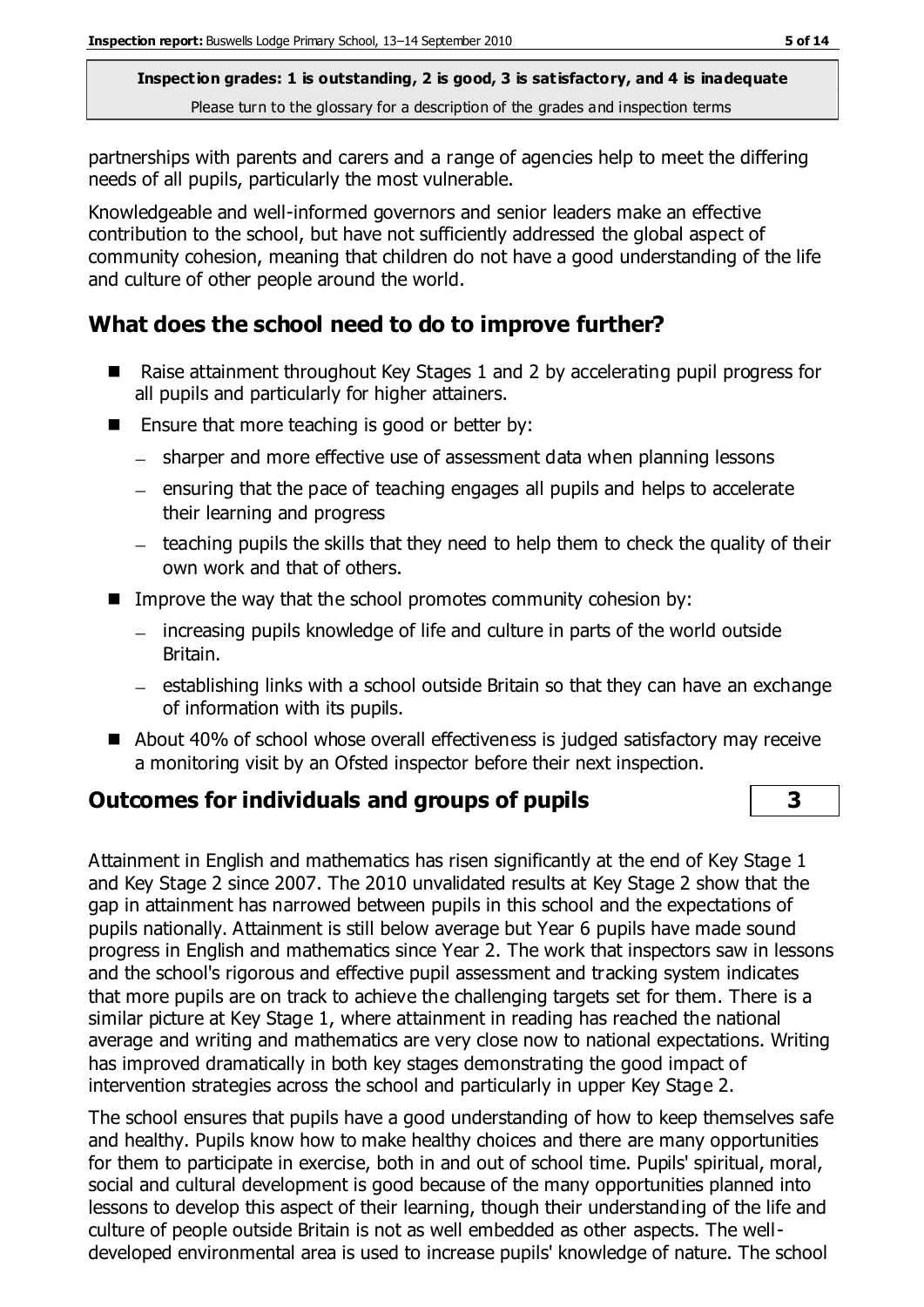# **Inspection grades: 1 is outstanding, 2 is good, 3 is satisfactory, and 4 is inadequate**

Please turn to the glossary for a description of the grades and inspection terms

is helping pupils to prepare for transfer to secondary education by improving their learning habits. Through the school council and other responsibilities pupils make a satisfactory contribution to the school and wider community. The school has rigorously pursued its improvement in attendance through good liaison with the educational welfare officer and a range of attendance rewards.

These are the grades for pupils' outcomes

| Pupils' achievement and the extent to which they enjoy their learning                                                     | 3              |
|---------------------------------------------------------------------------------------------------------------------------|----------------|
| Taking into account:<br>Pupils' attainment <sup>1</sup>                                                                   | 3              |
| The quality of pupils' learning and their progress                                                                        | 3              |
| The quality of learning for pupils with special educational needs and/or disabilities<br>and their progress               | $\mathcal{P}$  |
| The extent to which pupils feel safe                                                                                      | $\overline{2}$ |
| Pupils' behaviour                                                                                                         | $\overline{2}$ |
| The extent to which pupils adopt healthy lifestyles                                                                       | $\overline{2}$ |
| The extent to which pupils contribute to the school and wider community                                                   |                |
| The extent to which pupils develop workplace and other skills that will contribute to<br>their future economic well-being |                |
| Taking into account:<br>Pupils' attendance <sup>1</sup>                                                                   |                |
| The extent of pupils' spiritual, moral, social and cultural development                                                   | 3              |

<sup>1</sup> The grades for attainment and attendance are: 1 is high; 2 is above average; 3 is broadly average; and 4 is low

# **How effective is the provision?**

The quality of teaching is satisfactory but improving. Teachers set activities in lessons that capture pupils' interests. The very strong team work between teachers and skilled teaching assistants is a feature of the school. Teaching assistants deliver carefully prepared intervention strategies for pupils with special educational needs and/or disabilities and those who have English is an additional language, as well as minority ethnic pupils who join the school other than at recognised starting points.. Effective teaching has also helped to narrow the gap significantly between the levels of attainment of girls and boys at Key Stage 2. Teachers also use new technology and other resources to engage pupils in their learning. However, the interpretation and use of assessment information to plan work are not always effective in ensuring activities meet the needs of all different ability groups, particularly the higher attainers. The pace of some lessons is too slow to help pupils to make the necessary gains in their learning. The school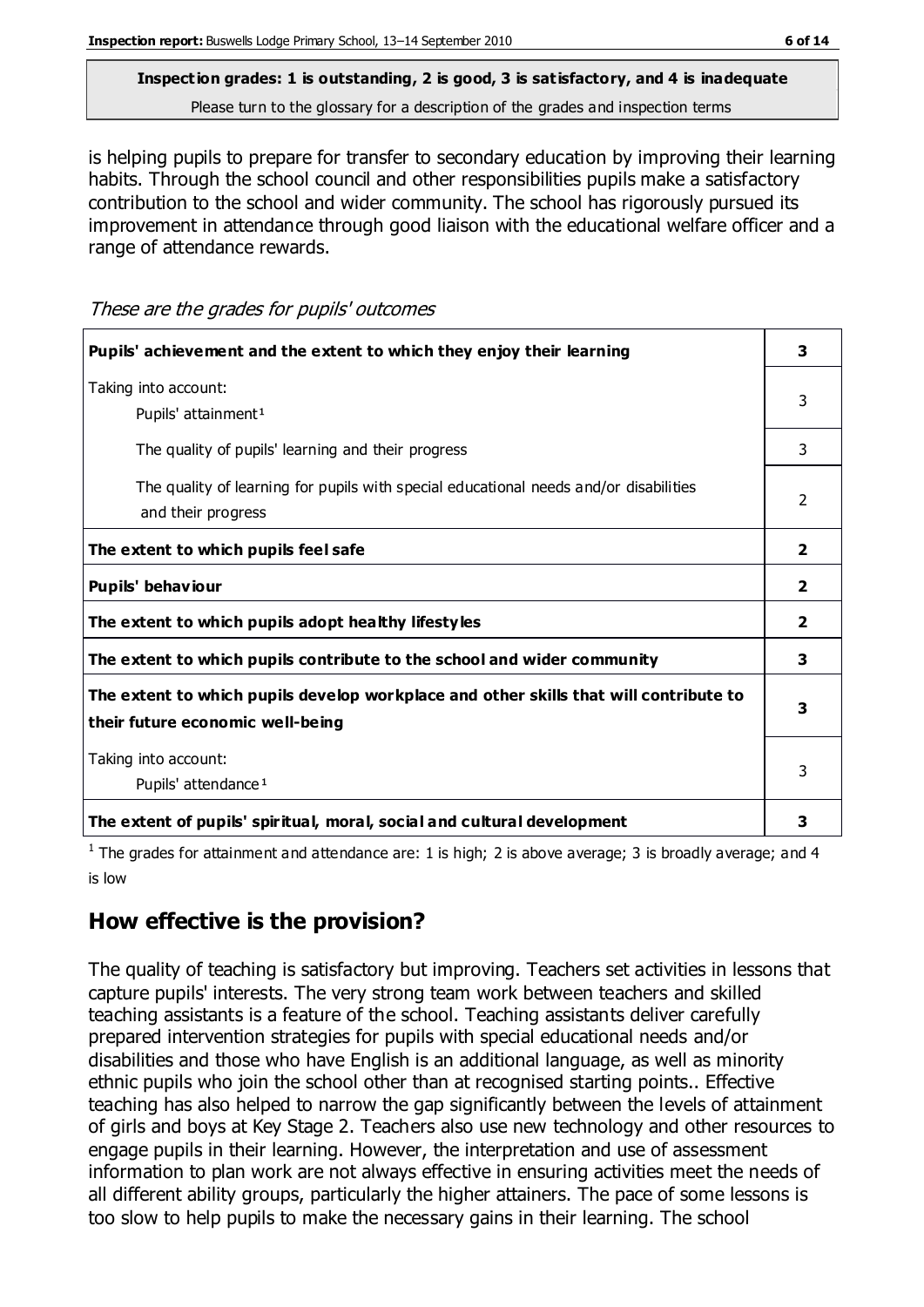recognises the need to engage pupils more in understanding and shaping the direction of their current and future learning.

The school has a satisfactory curriculum and has been trying to develop it through the use of more effective links between subjects so pupils can use their skills in different situations. The curriculum is enriched by musical opportunities, the teaching of a modern foreign language and a good range of extra curricular activities and clubs, educational visits and visitors to school allied to effective working partnerships with outside providers.

Strong relationships exist between staff, pupils and parents. These contribute significantly to good care, guidance and support. The positive responses of parents on the parental questionnaire carried out by the school demonstrate the effort the school puts into this aspect of its work.

These are the grades for the quality of provision

| The quality of teaching                                                                                    |  |
|------------------------------------------------------------------------------------------------------------|--|
| Taking into account:<br>The use of assessment to support learning                                          |  |
| The extent to which the curriculum meets pupils' needs, including, where relevant,<br>through partnerships |  |
| The effectiveness of care, guidance and support                                                            |  |

## **How effective are leadership and management?**

The leadership of the headteacher has developed effective teamwork and create a common sense of purpose. Thorough work to improve behaviour and to accurately pinpoint strengths and weaknesses in other aspects of provision and pupil outcomes clearly shows the potential for further improvement. All staff are fully committed to the school agenda for improvement and are striving, with growing success to ensure that all pupils have an equal opportunity to achieve well. The school is using the expertise of outside support in its drive to raise standards. For example local authority support has been used to improve the teaching of mathematics and literacy in Key Stage 1 and 2 and communication, language and literacy skills in the Early Years Foundation Stage. Such good partnerships are having a positive impact on provision and pupil outcomes. Teachers are taking ownership of more rigorous assessment and recording systems that have been introduced. They are using this information and the results of pupil progress meetings to identify any potential underachievement and to put plans in place to accelerate the progress of these pupils. Governors are becoming increasingly knowledgeable and effective in their role. They are very supportive of the school and increasingly hold it to account for the progress that pupils make. They have effectively ensured that pupil safety is given a high priority. Governors do not have formalised procedures for helping to shape the strategic direction of the school, but plans are firmly in place to remedy this aspect in the future. While the school is a cohesive community and has satisfactory links with the local community, community cohesion is not helping pupils to understand about the life of people in other parts of the world. Links with parents and carers are good and the school does a great deal to ensure that they are engaged in their children's learning. Parents and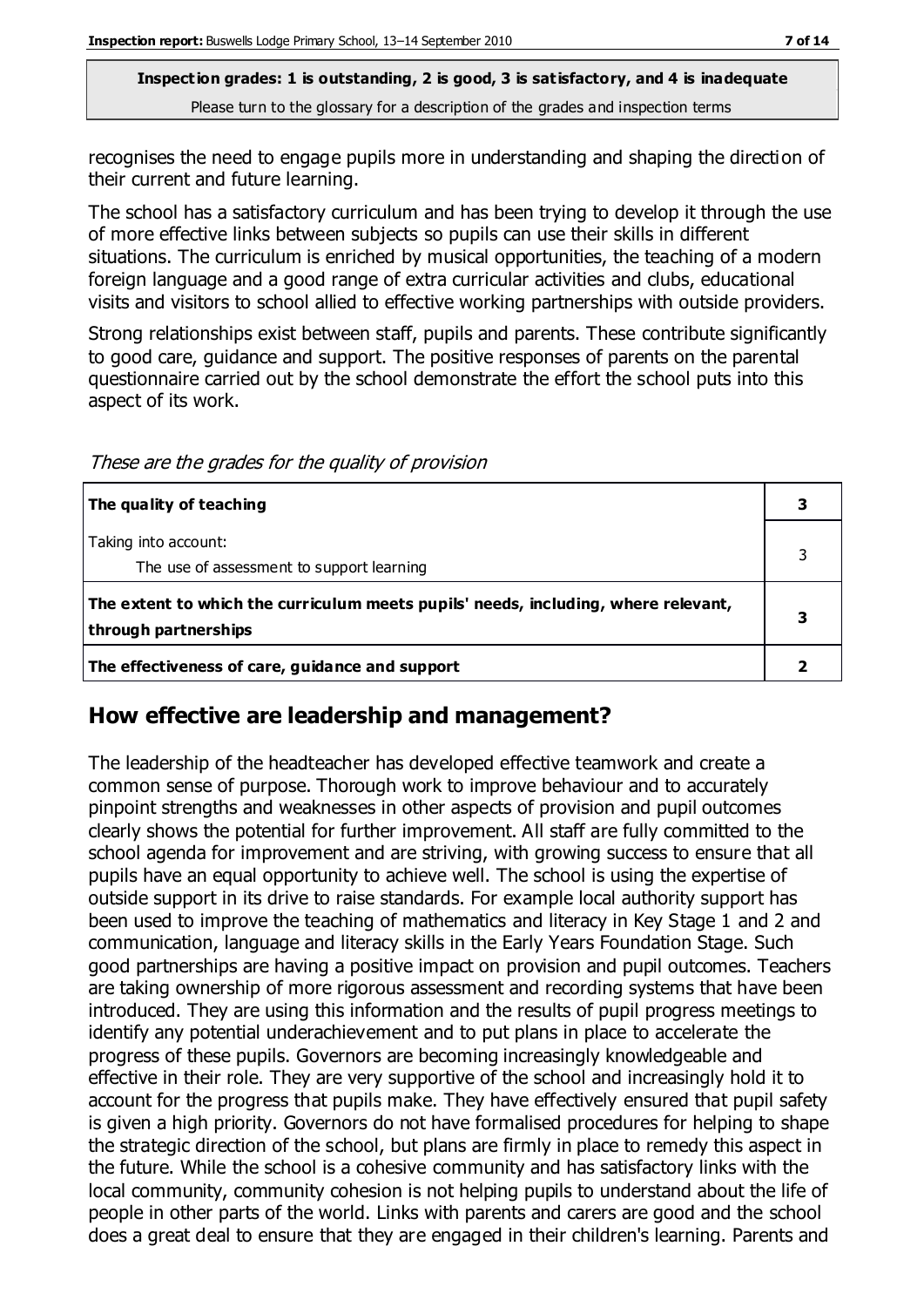**Inspection grades: 1 is outstanding, 2 is good, 3 is satisfactory, and 4 is inadequate**

Please turn to the glossary for a description of the grades and inspection terms

carers enthusiastically attend the Friday assemblies and a number are attending classes that help them to understand how they can effectively support their children in learning.

| These are the grades for leadership and management |  |  |
|----------------------------------------------------|--|--|
|----------------------------------------------------|--|--|

| The effectiveness of leadership and management in embedding ambition and driving<br><i>improvement</i>                                                           |                         |
|------------------------------------------------------------------------------------------------------------------------------------------------------------------|-------------------------|
| Taking into account:<br>The leadership and management of teaching and learning                                                                                   | 3                       |
| The effectiveness of the governing body in challenging and supporting the<br>school so that weaknesses are tackled decisively and statutory responsibilities met | 3                       |
| The effectiveness of the school's engagement with parents and carers                                                                                             | $\overline{2}$          |
| The effectiveness of partnerships in promoting learning and well-being                                                                                           | $\overline{2}$          |
| The effectiveness with which the school promotes equality of opportunity and tackles<br>discrimination                                                           | 3                       |
| The effectiveness of safeguarding procedures                                                                                                                     | $\overline{\mathbf{2}}$ |
| The effectiveness with which the school promotes community cohesion                                                                                              | 3                       |
| The effectiveness with which the school deploys resources to achieve value for money                                                                             | з                       |

# **Early Years Foundation Stage**

When children start in the Nursery class, their skills and abilities are well below those expected for their age. Many children are new to learning English. Children settle quickly in a warm, caring atmosphere and adapt to daily routines. Good hygiene habits are encouraged before snacks, lunch and after outdoor play. Staff work well together as a team to ensure that children feel happy and secure. This is further developed by the weekly "stay and play" sessions.

Children make good progress across the areas of learning. Standards are rising and are broadly average at the end of Reception, which from very low starting points represent good progress. Teaching and learning are good. Staff place a strong emphasis on basic skills, especially language development and their personal and social skills. They assess children's learning regularly and provide a good range of activities and the right balance between adult-led and child-initiated learning. In a few lessons, however, more could be done to provide greater challenge and more stimulating experiences, especially outdoors. Good leadership is helping to raise standards. The provision is competently led with a coordinator who has high aspirations for the children and a good knowledge of Early Years Foundation Stage practice.

Provision is much improved which has resulted in a three year trend of improvements across all areas of learning. The improvement plan identifies appropriate priorities, including the need to further develop outdoor learning. The plan, however, is less clear about how any improvements will be monitored and evaluated.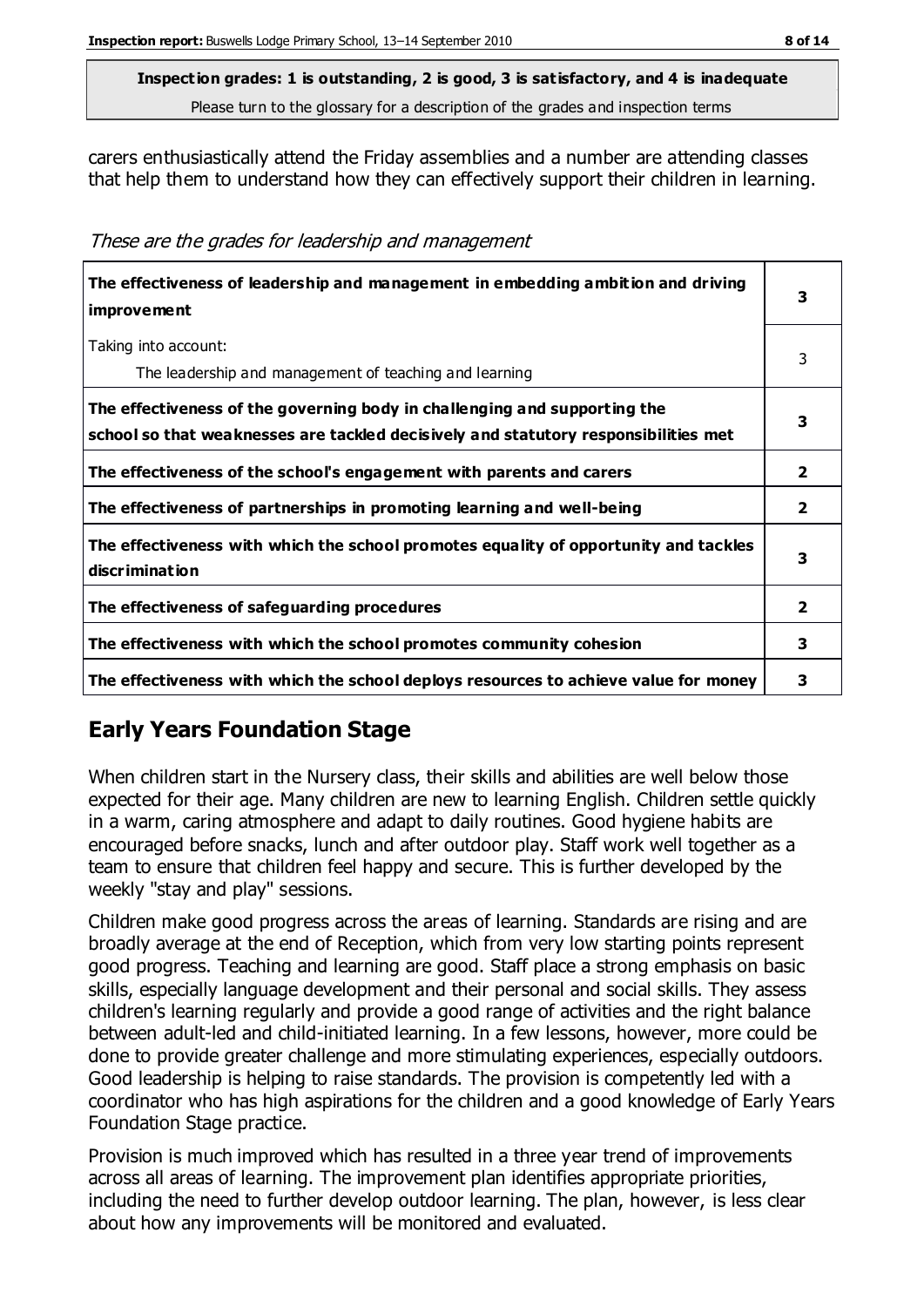Staff know their children well and are continuously assessing their skills and abilities which is helping to ensure good progress. Good use is made of an attractive learning environment with vibrant displays and a good range of resources, both indoor and outside, to interest children and stimulate their imagination. As a result, children greatly enjoy their learning. The outside area offers opportunities for imaginative sound work and to offer children stimulating physical play activities. The areas are planned and organised to encourage children to be independent learners.

#### These are the grades for the Early Years Foundation Stage

| Overall effectiveness of the Early Years Foundation Stage                             |  |
|---------------------------------------------------------------------------------------|--|
| Taking into account:<br>Outcomes for children in the Early Years Foundation Stage     |  |
| The quality of provision in the Early Years Foundation Stage                          |  |
| The effectiveness of leadership and management of the Early Years Foundation<br>Stage |  |

# **Views of parents and carers**

The small number of parents and carers who responded to the questionnaire are extremely positive about the school and appreciate the work that it is doing to support their children. However, a small number of parents and carers expressed dissatisfaction with the way the school takes account of their views. The school was able to demonstrate to inspectors the systems it has in place to listen and respond to parental concerns and suggestions. The school's own questionnaires elicited a much greater response. It has plans to improve matters and to enhance engagement of parents further by introducing a parent's forum to give them a greater voice in helping to shape the direction of the school.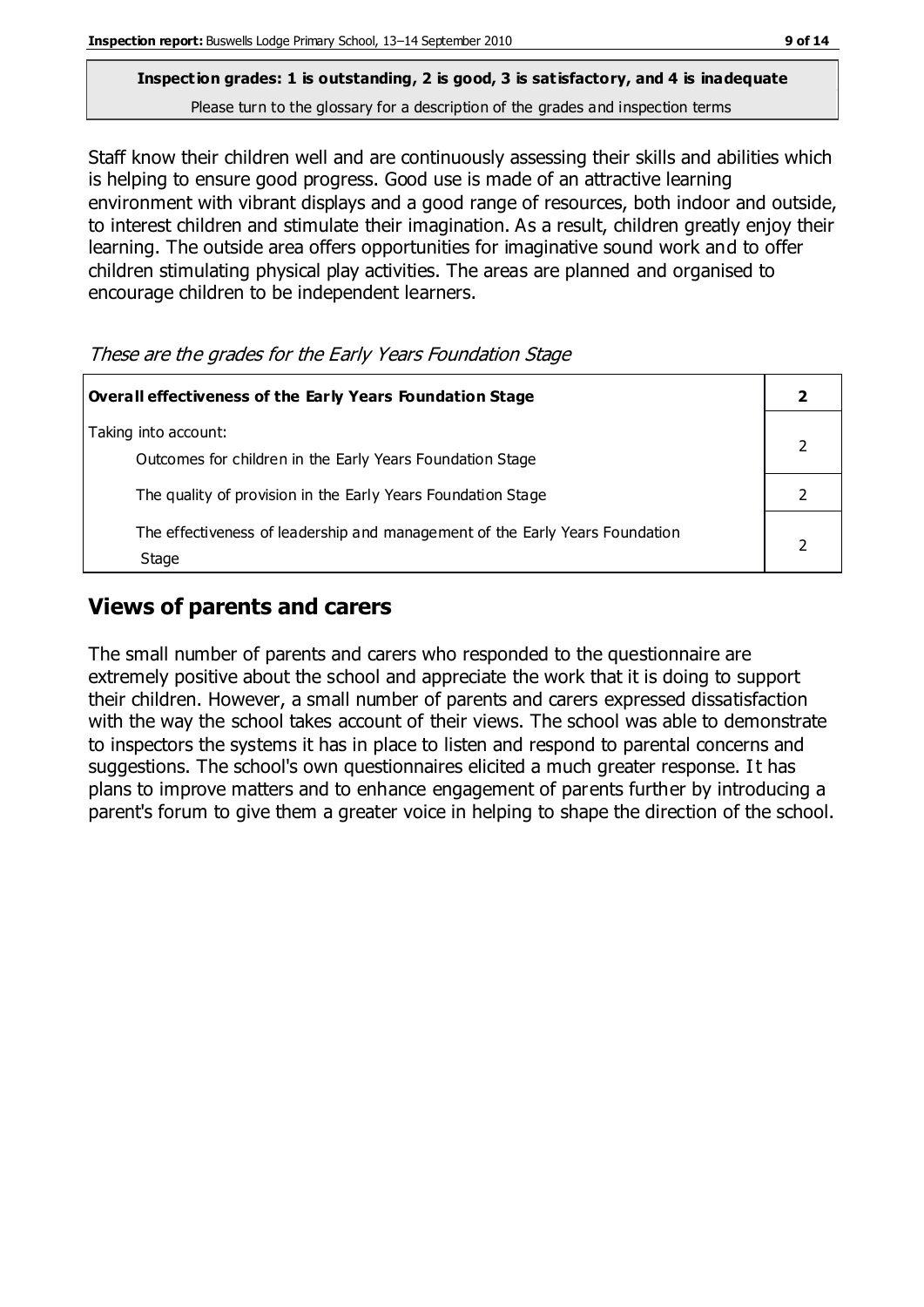#### **Responses from parents and carers to Ofsted's questionnaire**

Ofsted invited all the registered parents and carers of pupils registered at Buswells Lodge Primary School to complete a questionnaire about their views of the school.

In the questionnaire, parents and carers were asked to record how strongly they agreed with 13 statements about the school. The inspection team received 43 completed questionnaires by the end of the on-site inspection. In total, there are 428 pupils registered at the school.

| <b>Statements</b>                                                                                                                                                                                                                                       | <b>Strongly</b><br>agree |               | <b>Agree</b> |               | <b>Disagree</b> |                | <b>Strongly</b><br>disagree |                |
|---------------------------------------------------------------------------------------------------------------------------------------------------------------------------------------------------------------------------------------------------------|--------------------------|---------------|--------------|---------------|-----------------|----------------|-----------------------------|----------------|
|                                                                                                                                                                                                                                                         | <b>Total</b>             | $\frac{1}{2}$ | <b>Total</b> | $\frac{0}{0}$ | <b>Total</b>    | $\frac{0}{0}$  | <b>Total</b>                | $\frac{1}{2}$  |
| My child enjoys school                                                                                                                                                                                                                                  | 25                       | 58            | 13           | 30            | 1               | $\overline{2}$ | $\mathbf{1}$                | $\overline{2}$ |
| The school keeps my child<br>safe                                                                                                                                                                                                                       | 24                       | 56            | 17           | 40            | 1               | $\overline{2}$ | $\mathbf 0$                 | $\mathbf 0$    |
| My school informs me about<br>my child's progress                                                                                                                                                                                                       | 20                       | 47            | 16           | 37            | 4               | 9              | $\mathbf{1}$                | $\overline{2}$ |
| My child is making enough<br>progress at this school                                                                                                                                                                                                    | 22                       | 51            | 17           | 40            | $\overline{2}$  | 5              | $\mathbf 0$                 | $\mathbf 0$    |
| The teaching is good at this<br>school                                                                                                                                                                                                                  | 23                       | 53            | 17           | 40            | 1               | $\overline{2}$ | 1                           | $\overline{2}$ |
| The school helps me to<br>support my child's learning                                                                                                                                                                                                   | 22                       | 51            | 17           | 40            | $\overline{2}$  | 5              | 1                           | $\overline{2}$ |
| The school helps my child to<br>have a healthy lifestyle                                                                                                                                                                                                | 20                       | 47            | 20           | 47            | $\mathbf{1}$    | $\overline{2}$ | $\mathbf 0$                 | $\mathbf 0$    |
| The school makes sure that<br>my child is well prepared for<br>the future (for example<br>changing year group,<br>changing school, and for<br>children who are finishing<br>school, entering further or<br>higher education, or entering<br>employment) | 16                       | 37            | 26           | 60            | 0               | 0              | $\mathbf 0$                 | $\mathbf 0$    |
| The school meets my child's<br>particular needs                                                                                                                                                                                                         | 18                       | 42            | 20           | 47            | $\overline{2}$  | 5              | $\mathbf 0$                 | $\mathbf 0$    |
| The school deals effectively<br>with unacceptable behaviour                                                                                                                                                                                             | 14                       | 33            | 23           | 53            | $\overline{2}$  | 5              | $\overline{2}$              | 5              |
| The school takes account of<br>my suggestions and concerns                                                                                                                                                                                              | 16                       | 37            | 17           | 40            | 6               | 14             | $\overline{2}$              | 5              |
| The school is led and<br>managed effectively                                                                                                                                                                                                            | 19                       | 44            | 18           | 42            | 3               | $\overline{7}$ | $\mathbf{1}$                | $\overline{2}$ |
| Overall, I am happy with my<br>child's experience at this<br>school                                                                                                                                                                                     | 23                       | 53            | 14           | 33            | $\overline{2}$  | 5              | $\overline{2}$              | 5              |

The table above summarises the responses that parents and carers made to each statement. The percentages indicate the proportion of parents and carers giving that response out of the total number of completed questionnaires. Where one or more parents and carers chose not to answer a particular question, the percentages will not add up to 100%.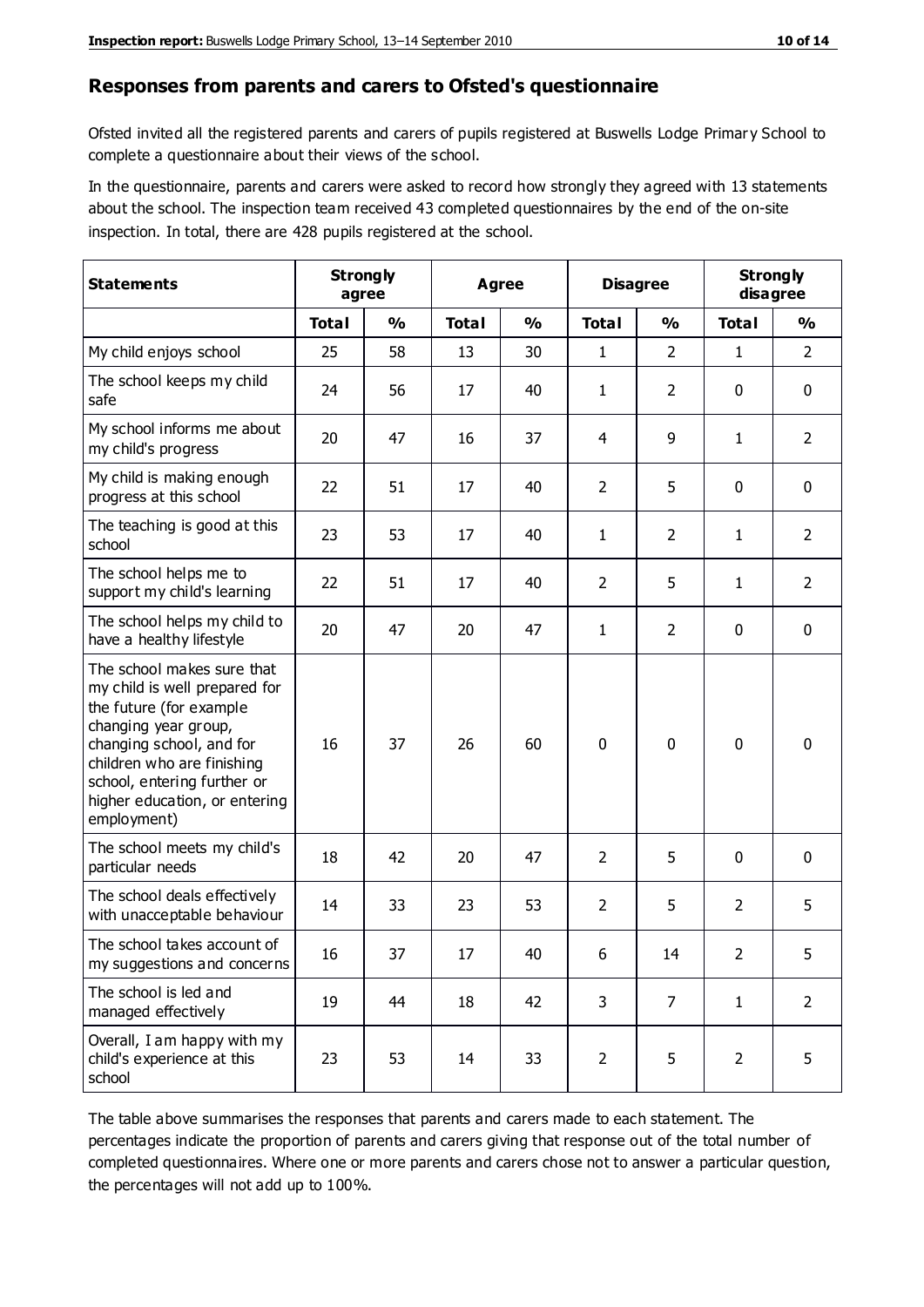# **Glossary**

| Grade   | <b>Judgement</b> | <b>Description</b>                                                                                                                                                                                                            |
|---------|------------------|-------------------------------------------------------------------------------------------------------------------------------------------------------------------------------------------------------------------------------|
| Grade 1 | Outstanding      | These features are highly effective. An outstanding school<br>provides exceptionally well for all its pupils' needs.                                                                                                          |
| Grade 2 | Good             | These are very positive features of a school. A school that<br>is good is serving its pupils well.                                                                                                                            |
| Grade 3 | Satisfactory     | These features are of reasonable quality. A satisfactory<br>school is providing adequately for its pupils.                                                                                                                    |
| Grade 4 | Inadequate       | These features are not of an acceptable standard. An<br>inadequate school needs to make significant improvement<br>in order to meet the needs of its pupils. Ofsted inspectors<br>will make further visits until it improves. |

# **What inspection judgements mean**

# **Overall effectiveness of schools**

|                       | Overall effectiveness judgement (percentage of schools) |      |                     |                   |
|-----------------------|---------------------------------------------------------|------|---------------------|-------------------|
| <b>Type of school</b> | <b>Outstanding</b>                                      | Good | <b>Satisfactory</b> | <b>Inadequate</b> |
| Nursery schools       | 58                                                      | 36   | 4                   | $\overline{2}$    |
| Primary schools       | 8                                                       | 43   | 40                  | 9                 |
| Secondary schools     | 10                                                      | 35   | 42                  | 13                |
| Sixth forms           | 13                                                      | 39   | 45                  | 3                 |
| Special schools       | 33                                                      | 42   | 20                  | 4                 |
| Pupil referral units  | 18                                                      | 40   | 29                  | 12                |
| All schools           | 11                                                      | 42   | 38                  | 9                 |

New school inspection arrangements were introduced on 1 September 2009. This means that inspectors now make some additional judgements that were not made previously.

The data in the table above are for the period 1 September 2009 to 31 March 2010 and are the most recently published data available (see **[www.ofsted.gov.uk](http://www.ofsted.gov.uk/)**). Please note that the sample of schools inspected during the autumn and spring terms 2009/10 was not representative of all schools nationally, as weaker schools are inspected more frequently than good or outstanding schools.

Percentages are rounded and do not always add exactly to 100. Secondary school figures include those that have sixth forms, and sixth form figures include only the data specifically for sixth form inspection judgements.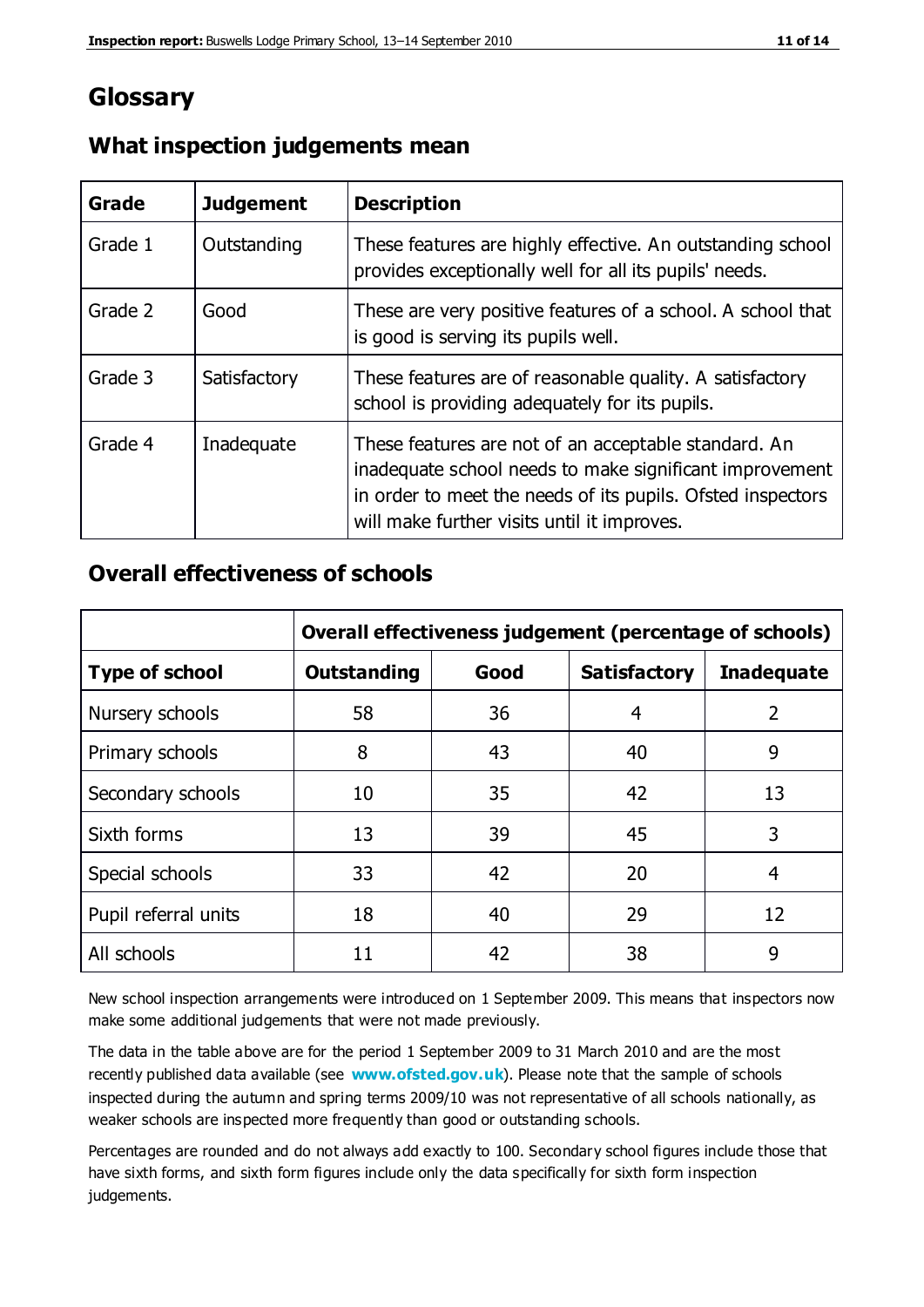# **Common terminology used by inspectors**

| Achievement:               | the progress and success of a pupil in their learning,<br>development or training.                                                                                                                                                          |
|----------------------------|---------------------------------------------------------------------------------------------------------------------------------------------------------------------------------------------------------------------------------------------|
| Attainment:                | the standard of the pupils' work shown by test and<br>examination results and in lessons.                                                                                                                                                   |
| Capacity to improve:       | the proven ability of the school to continue<br>improving. Inspectors base this judgement on what<br>the school has accomplished so far and on the quality<br>of its systems to maintain improvement.                                       |
| Leadership and management: | the contribution of all the staff with responsibilities,<br>not just the headteacher, to identifying priorities,<br>directing and motivating staff and running the school.                                                                  |
| Learning:                  | how well pupils acquire knowledge, develop their<br>understanding, learn and practise skills and are<br>developing their competence as learners.                                                                                            |
| Overall effectiveness:     | inspectors form a judgement on a school's overall<br>effectiveness based on the findings from their<br>inspection of the school. The following judgements,<br>in particular, influence what the overall effectiveness<br>judgement will be. |
|                            | The school's capacity for sustained<br>improvement.                                                                                                                                                                                         |
|                            | Outcomes for individuals and groups of pupils.                                                                                                                                                                                              |
|                            | The quality of teaching.                                                                                                                                                                                                                    |
|                            | The extent to which the curriculum meets<br>pupils' needs, including, where relevant,<br>through partnerships.                                                                                                                              |
|                            | The effectiveness of care, guidance and<br>support.                                                                                                                                                                                         |
| Progress:                  | the rate at which pupils are learning in lessons and<br>over longer periods of time. It is often measured by<br>comparing the pupils' attainment at the end of a key                                                                        |

stage with their attainment when they started.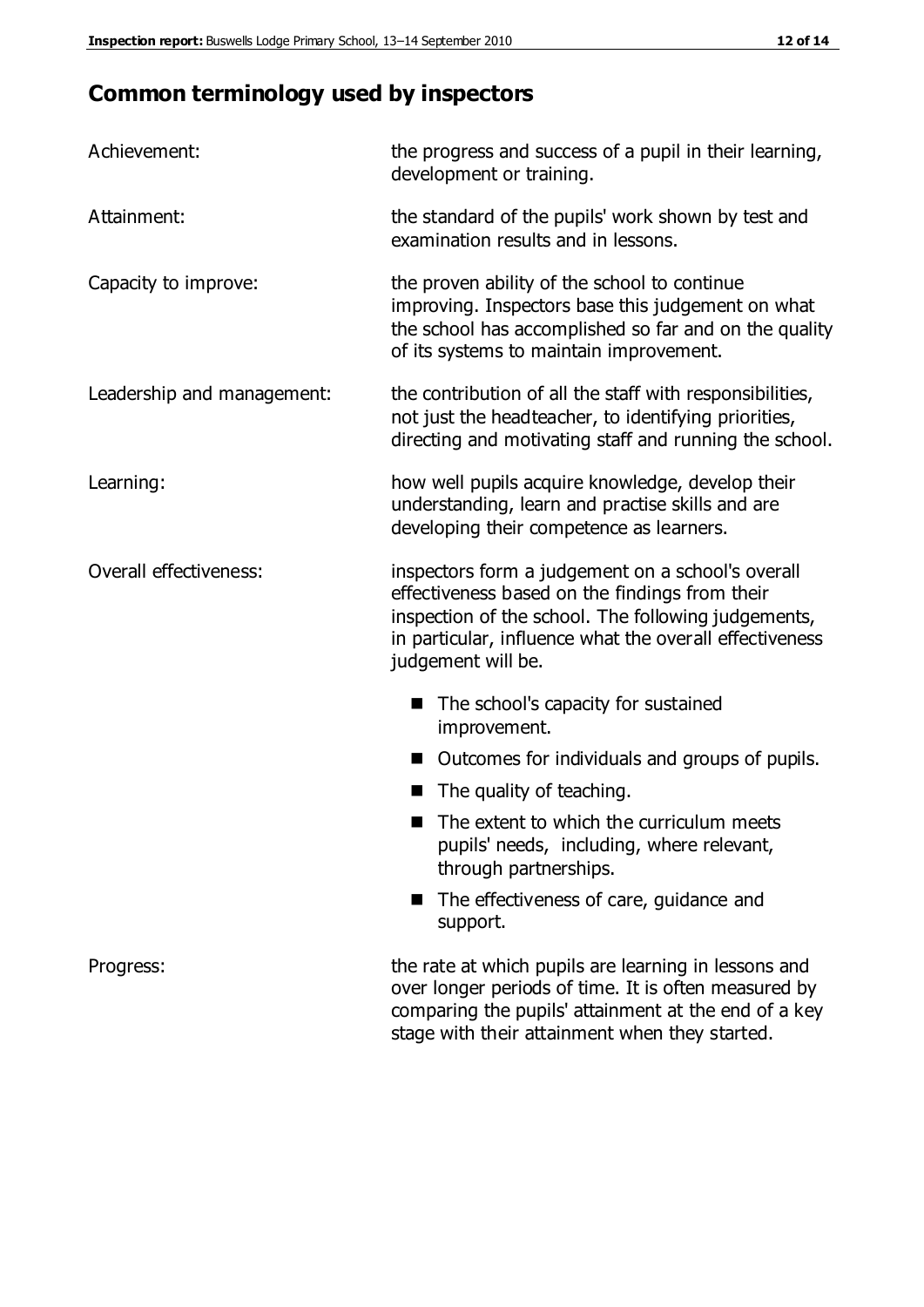# **This letter is provided for the school, parents and carers to share with their children. It describes Ofsted's main findings from the inspection of their school.**

15 September 2010

#### Dear Pupils,

#### **Inspection of Buswells Lodge Primary School, Leicester, LE4 0PT**

This letter is to share our findings with you after our recent visit to your school. I would like to thank you for all your help and for the way you talked to us about your school. We found you extremely friendly,courteous and polite. We are sure that you will be able to help the staff to make your school even better in the future.

Yours is a satisfactory school. Your good behaviour is a real strength of the school and it is helping you to work hard to learn new things in most lessons and your work is improving. School leaders are working effectively to help you to learn even more and to raise attainment in your school. We found your school to be a very caring place and adults look after you very well. Children in the Nursery and Reception classes are being helped to become good learners. We were very impressed that you know how to keep yourselves safe and healthy.

We have asked the governors and staff to do the following things to help the school get even better in the future. We want them to:

- make sure your lessons are fun and you get on quickly with your work so that you learn more
- use information from marking your work effectively to make sure your lessons are challenging, especially for those of you who find learning easy
- help you understand how to judge your own work and that of other children in your class
- give you more opportunities to learn about people and their lives in other countries of the world.

You can play your part in bringing about the improvements by doing your best and working hard at all times.

Thank you once again for your help and enjoy your time at Buswells Lodge.

Yours faithfully,

David Edwards

Lead inspector